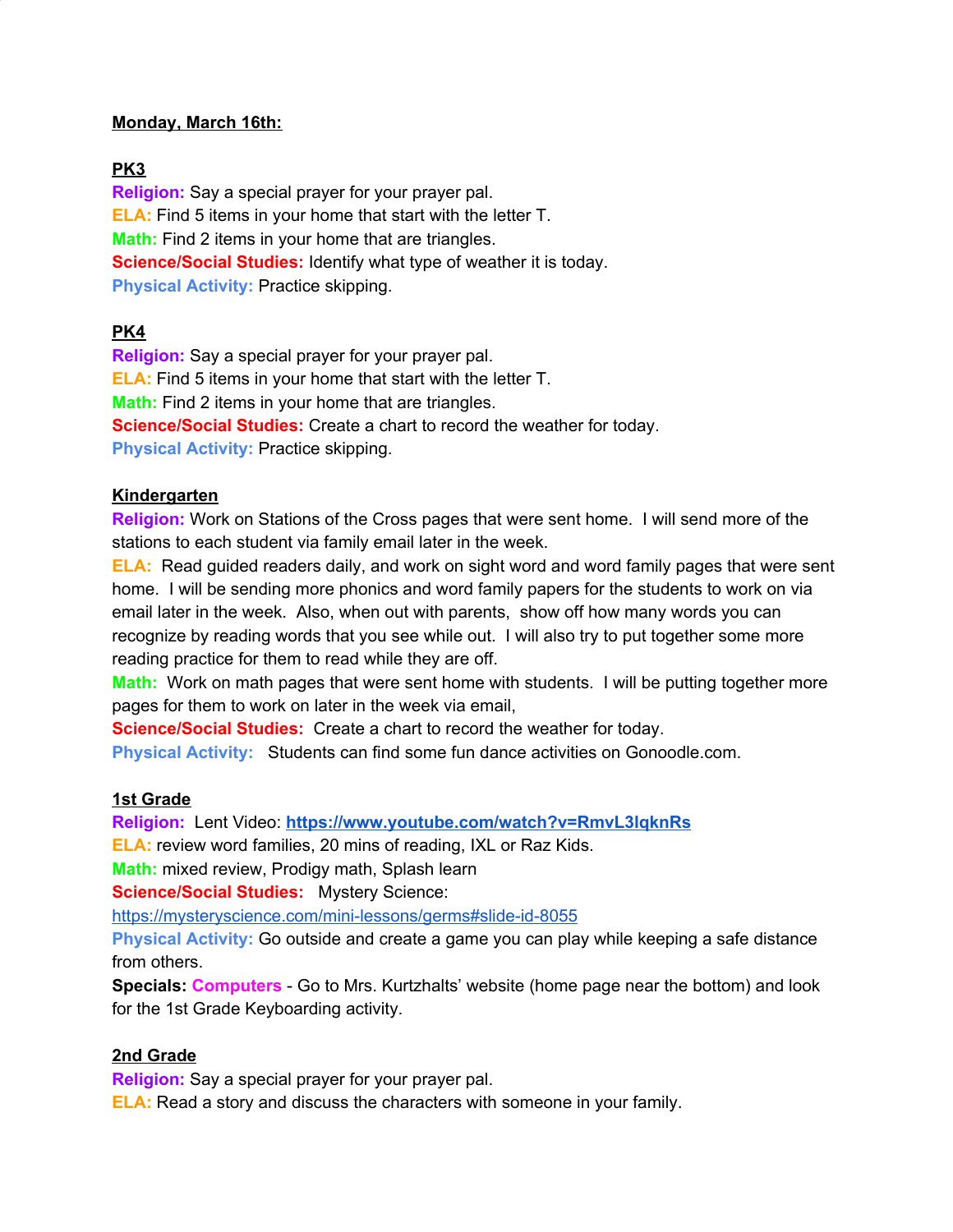**Math:** Make up 5 math problems involving subtraction and then solve them.

**Science/Social Studies:** Start a chart to record the weather for today.

**Physical Activity:** Go outside and create a game you can play while keeping a safe distance from others.

### **3rd Grade**

**Religion:** Use your religion workbook and work on pages 122-125. Read Psalm 23 booklet out loud.

**ELA:** Complete "Language Spiral Review #10", Finish Literary Explorer project (part 1) by Thursday, Type the final draft of your paragraph, "How to Trap a Leprechaun" using the Google Template on Google Classroom,

**Math:** Use Pearsonrealize.com and find the assignments under the "Classes" tab. Complete the practice buddy 9-5 for your homework grade.

**Physical Activity:** Go outside and create a game you can play while keeping a safe distance from others.

**Specials:** Art: construct a leprechaun trap using recyclable materials

**Computers:** Complete the assignment in Google Classroom.

# **4th Grade**

**Religion:** Use your religion workbook and work on pages 146-147.

**ELA:** Choose one square on your spelling choice paper. Use your brainstorming from last week to write the rough draft of your "Plot Story." Ask a family member to edit for you.Remember to include: 3 (or more) Rising Action details, a Climax, and to answer your Falling Action questions. **Math:** Use Pearsonrealize.com and find the assignments under the "Classes" tab. Complete the practice buddy 11-1 for your homework grade.

**Science/Social Studies:** Read the article "Photosynthesis" found in google classroom. Either print a copy to answer the questions, or use a separate sheet of paper to record your answers. **Physical Activity:** Find a fun dance on Gonoodle.com (There is a place to clink on "GoNoodle for families")

**Specials: Computers** - Go to Google Classroom and complete the St. Patrick's Day Interactive Activity.

# **5th Grade**

**Religion:** Chapter 16 Review Pgs 245-246

**ELA:** See Google Classroom Literacy for weekly assignments. See book club Google Classroom for book club assignment.

**Math:** See Google Classroom Math for Topic 7 Reteaching. This is a review of adding and subtracting fractions.

**Science/Social Studies:** See Google Classroom Social Studies for pages and questions. **Physical Activity:** https://family.gonoodle.com/activities/think-like-a-scientist (When finished, answer the question in Google Classroom Science)

# **6th Grade**